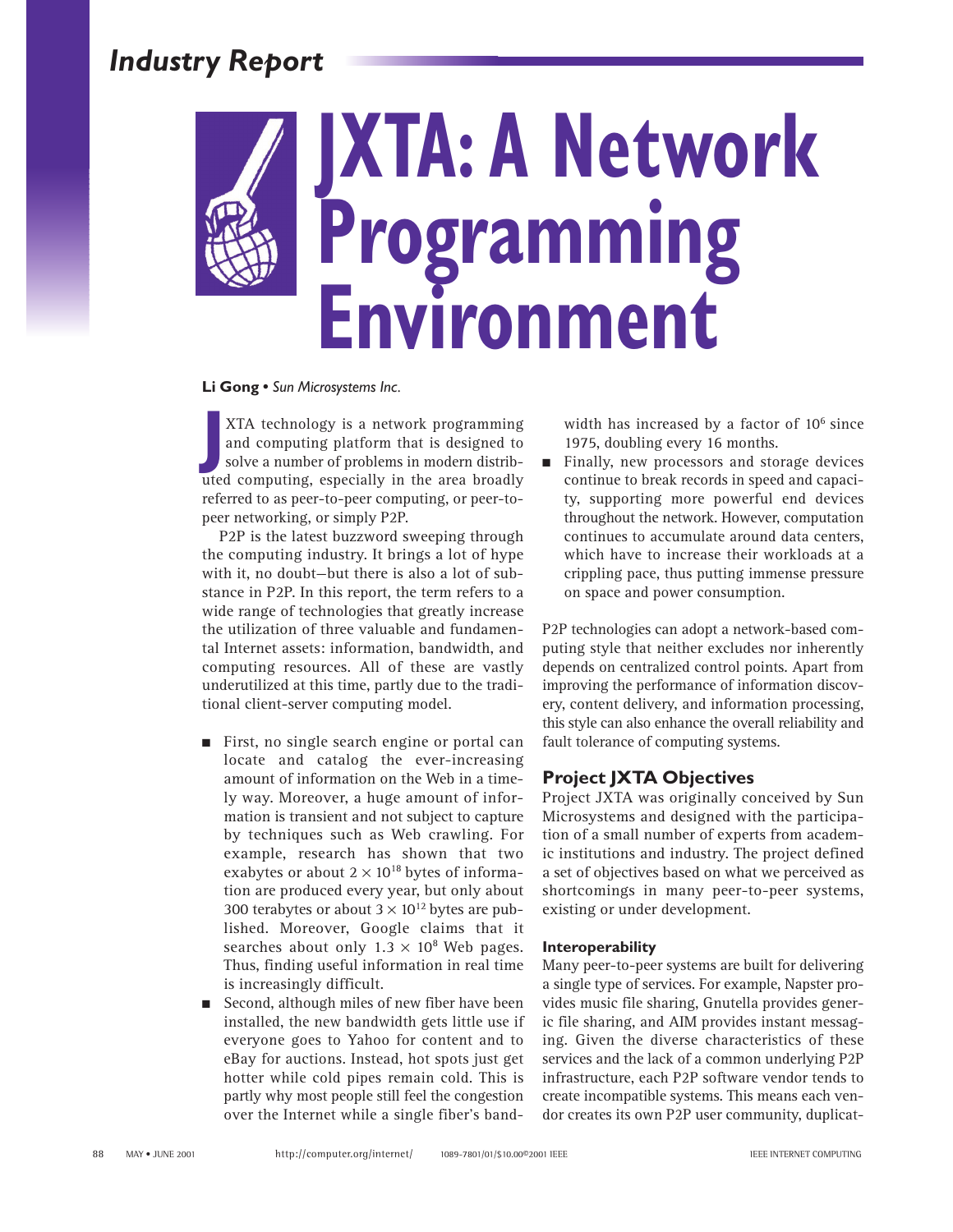ing efforts in creating software and system primitives commonly used by all P2P systems. Moreover, for a peer to participate in multiple communities organized by different P2P implementations, the peer must support multiple implementations, each for a distinct P2P system or community, and serve as the aggregation point.

This situation resembles the prebrowser Internet, where to have Internet access often meant a subscription with AOL, Prodigy, or CompuServe. The result was that a user was locked into one community, and service providers had to offer their services or content in ways that were specific to how each community operated.

Project JXTA aims to bring to the P2P world what HTTP and the browser brought to the Internet.

#### **Platform Independence**

Many P2P systems today offer their features or services through a set of APIs that are delivered on a particular operating system using a specific networking protocol. For example, one system might offer a set of C++ APIs, with the system initially running only on Windows, over TCP/IP, while another system offers a combination and C and Java APIs, running on a variety of Unix systems, over TCP/IP but also requiring HTTP. A P2P developer is then forced to choose which set of APIs to program to, and consequently, which set of P2P customers to target.

Because there is little hope that the two systems will interoperate, if the developer wants to offer the same service to both communities, they have to develop the same service twice for two P2P platforms or develop a bridge system between them. Both approaches are inefficient and impractical considering the dozens of P2P platforms in existence. JXTA technology is designed to be embraced by all developers, independent of preferred programming languages, development environments, or deployment platforms.

#### **Ubiquity**

JXTA technology is designed to be implementable on every device with a digital heartbeat, including sensors, consumer electronics, PDAs, appliances, network routers, desktop computers, data-center servers, and storage systems.

Many P2P systems, especially those being offered by start-up companies, tend to choose Microsoft Windows as their target deployment platform. The reason cited is to target the largest installed base and the fastest path to profit. The inevitable result is that many dependencies on



*Figure 1. P2P software architecture. JXTA technology provides a layer on top of which services and applications are built.*

Wintel-specific features are designed into (or just creep into) the system—often the consequence not of technical desire but just engineering realities of tight schedules and limited resources.

This approach is clearly shortsighted, as P2P does not stand for PC-to-PC. Even though the earliest demonstration of P2P capabilities are on Wintel machines (the middle of the computing hardware spectrum), it is very likely that the greatest proliferation of P2P technology will occur at the two ends of the spectrum—large systems in the enterprise and consumer-oriented small systems. In fact, betting on any particular segment of the hardware or software system is not future proof.

# **Project JXTA Technology**

JXTA technology has just been open sourced and, as such, is still evolving. This report highlights the technical concepts and attributes that are currently most significant. The up-to-date JXTA Technology Specification is available on the Web at http://www.jxta.org.

At the start of Project JXTA, we analyzed many P2P software architectures and found a common layering structure at the conceptual level depicted in Figure 1. A typical P2P software stack breaks down roughly into three layers. At the bottom, the core layer deals with peer establishment, communication management such as routing, and other low-level "plumbing." In the middle, a service layer handles higher-level concepts, such as indexing, searching, and file sharing. These services, which make heavy use of the plumbing features provided by the core, are useful by themselves but also are commonly included as components in an overall P2P system. At the top is the layer of applications,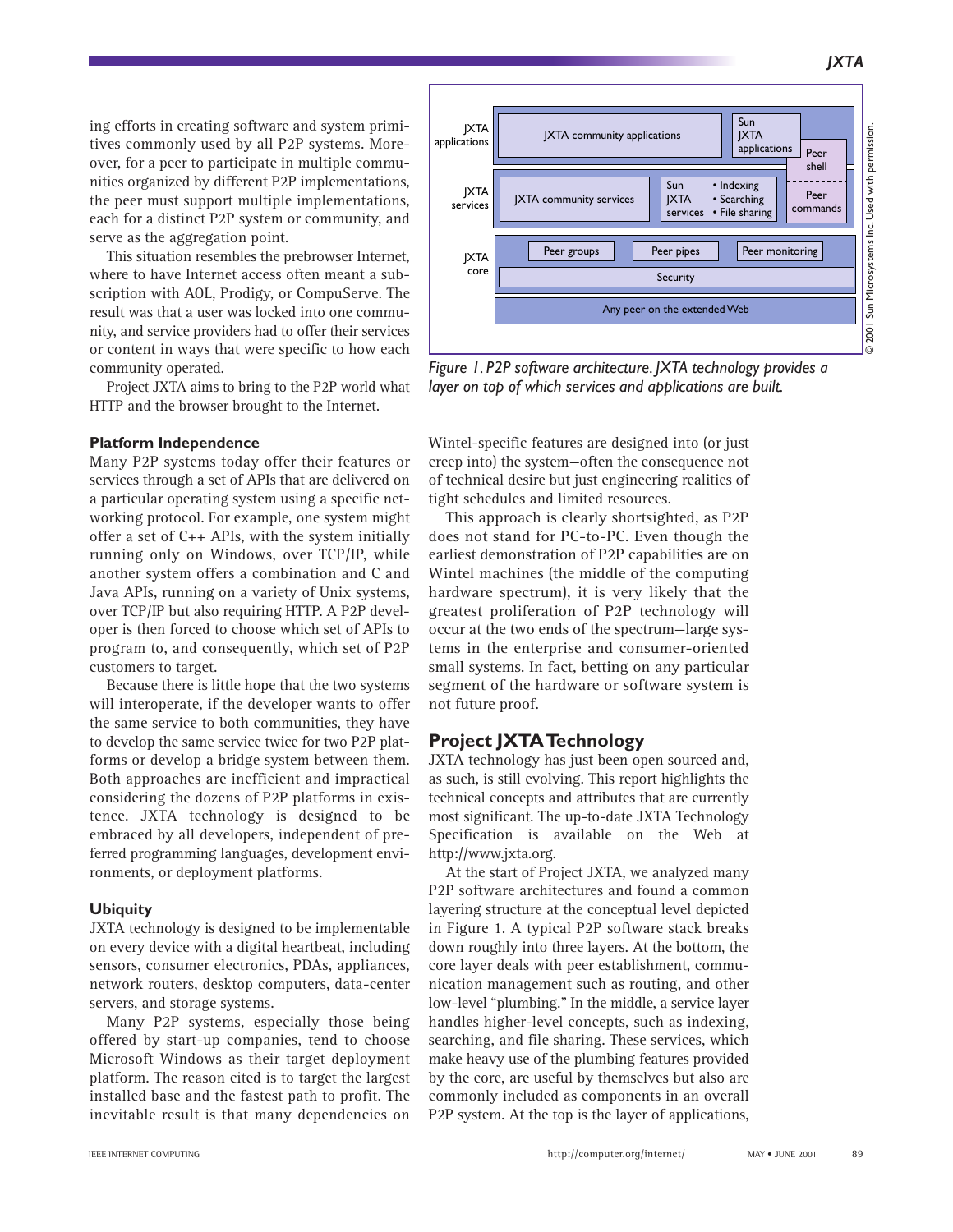such as e-mail, auctions, and storage systems.

Some features, such as security, manifest in all three layers and throughout a P2P system, albeit in different forms according to the location in the software architecture.

JXTA technology is designed to provide a layer on top of which services and applications are built. We designed this layer to be thin and small, while still offering powerful primitives for use by the services and applications. We envision this layer to stay thin and small as this is the best approach both to maintaining interoperability among competitive offerings from various P2P contributors and to providing maximum room for innovation (and profit) by these contributors.

# **JXTA Technology Concepts**

At the highest abstraction level, JXTA technology is a set of protocols. Each protocol is defined by one or more messages exchanged among participants in the protocol; each message has a predefined format, and may include various data fields. In this regard, it is akin to TCP/IP. TCP/IP links Internet nodes together, while JXTA technology connects peer nodes with each other. TCP/IP is platform-independent by virtue of being a set of protocols. So is JXTA. Moreover, JXTA technology is transport-independent and can utilize TCP/IP as well as other transport standards.

The following six protocols are currently defined (for brief descriptions of each, see the sidebar, "JXTA Technology Protocols"):

- Peer Discovery Protocol
- Peer Eesolver Protocol
- Peer Information Protocol
- Peer Membership Protocol
- Pipe Binding Protocol
- Endpoint Routing Protocol

The naming of these protocols may not be obvious to some readers. For example, the Peer Discovery Protocol is used by a peer to perform discovery. The name might suggest that the protocol is used for discovering only peers, while in effect it can be used to discover peers, peer groups, and any other advertisements. The first word, peer, is the subject, and not necessarily the object, of discovery.

To underpin this set of protocols, JXTA technology defines a number of concepts—identifiers, advertisements, peers, and others. JXTA technology concepts may appear very simplistic. This is deliberate. Obviously, we want to keep the specification simple and small. More importantly, in many

areas there is no one correct way to do something, and what should be done depends on the nature and context of the overriding application. This phenomenon is especially acute in security, where every P2P application may choose a different authentication scheme, a different way to ensure communication security, a different encryption algorithm for data security, a different signature scheme for authenticity, and a different access control policy.

For these areas, we tend to underspecify, focusing on mechanisms instead of policy, so that application developers can have the maximum freedom to innovate and offer competitive solutions. Because of the underspecification, it is important to distinguish between what is defined for JXTA technology and what the first implementation (version 1.0) does. Often the implementation chooses to do something in a particular way, but this does not mean that JXTA is defined to behave in this fashion.

#### **Identifiers**

JXTA uses UUID, a 128-bit datum to refer to an entity (a peer, an advertisement, a service, and so on). It is easy to guarantee that each entity has a unique UUID within a local runtime environment; but because we do not assume any global state, there is no absolute way to guarantee uniqueness across an entire community that may consist of millions of peers. Because the UUID is an internal identifier, it is significant only after it is securely bound to other information such as a name and a network address. We expect that sophisticated naming and binding services will be developed for the JXTA platform.

# **Advertisements**

An advertisement is an XML-structured document that names, describes, and publishes the existence of a resource, such as a peer, a peer group, a pipe, or a service. JXTA technology defines a basic set of advertisements (see JXTA Technology Specification for details). More advertisement subtypes can be formed from these basic types using XML schemas.

#### **Peers**

A peer is any entity that can speak the protocols required of a peer. This is akin to the Internet, where an Internet node is any entity that can speak the suite of IP protocols. As such, a peer can manifest in the form of a processor, process, machine, or user.

Importantly, a peer does not need to understand all six defined JXTA protocols. It can still perform at a reduced level if it does not support a protocol.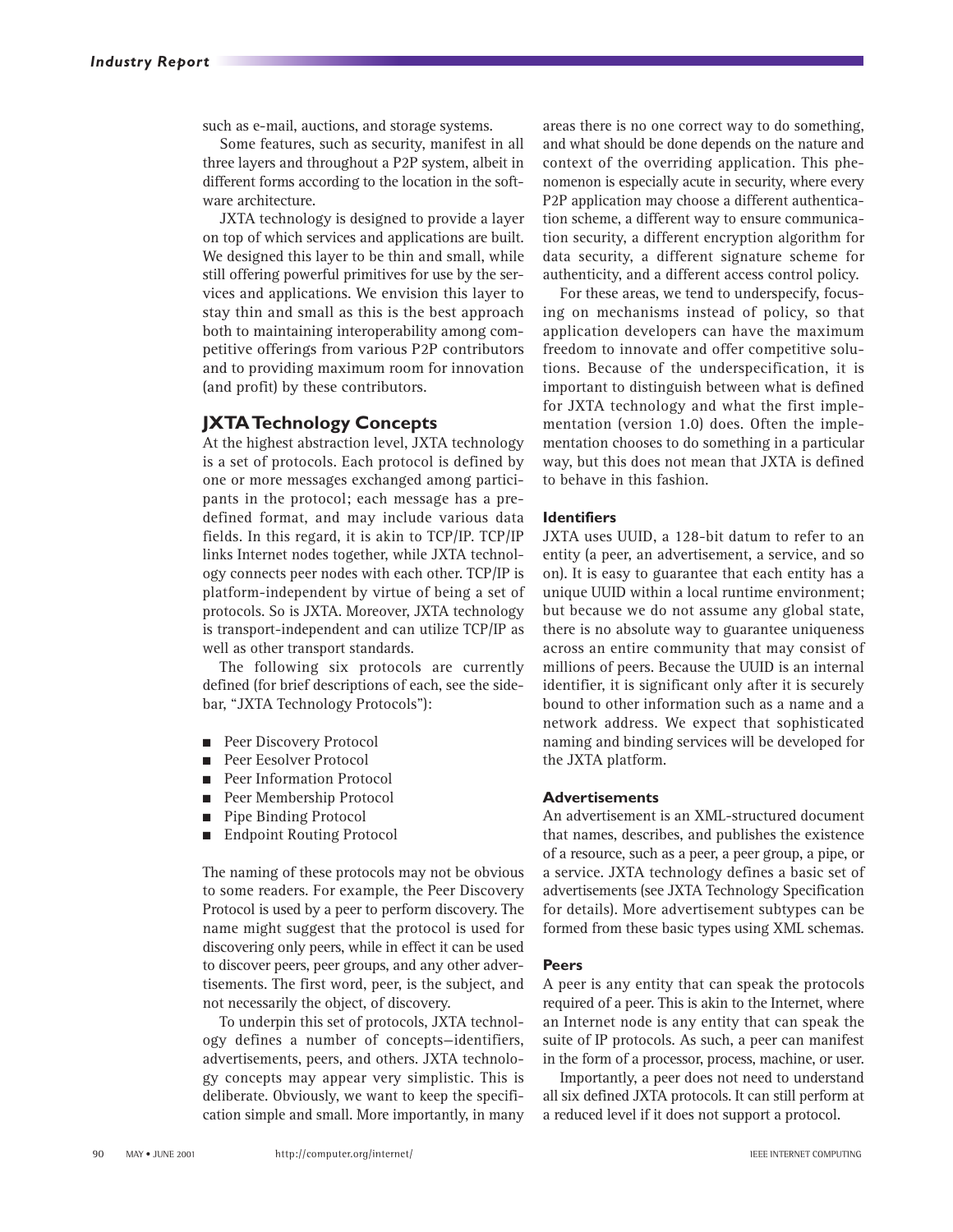#### **Messages**

Messages are designed to be usable on top of asynchronous, unreliable, and unidirectional transport. Therefore, a message is designed as a datagram, containing an envelope and a stack of protocol headers with bodies. The envelope contains a header, a message digest, (optionally) the source endpoint, and the destination endpoint. An endpoint is a logical destination, given in the form of a URI, on any networking transport capable of sending and receiving datagram-style messages. Endpoints are typically mapped to physical addresses by a messaging layer. Such a message format is designed to support multiple transport standards.

Each protocol body contains a variable number of bytes and one or more credentials to identify the sender to the receiver. The exact format and content of the credentials are not specified. For example, a credential can be a signature that provides proof of message integrity and/or origin. As another example, a message body may be encrypted, with the credential providing further information on how to decrypt the content.

#### **Peer Groups**

A peer group is a virtual entity that speaks the set of peer group protocols. Typically, a peer group is a collection of cooperating peers providing a common set of services.

The JXTA specification does not dictate when, where, or why to create a peer group, or the type of group, or the membership of the group. It does not even define how to create a group. In fact, the relationship between a peer and a peer group can be somewhat metaphysical. JXTA does not care by what sequence of events a peer or a group comes into existence. Moreover, it does not limit how many groups a peer can belong to, or if nested groups can be formed. It does define how to discover peer groups using the Peer Discovery Protocol.

There is a special group, called the World Peer Group, which includes all JXTA peers. This does not mean that peers inside this special group can always discover or communicate with each other; for example, they may be separated by a network partition. Participation in the World Peer Group is by default.

#### **Pipes**

Pipes are communication channels for sending and receiving messages, and they are asynchronous. They are also unidirectional, so there are input pipes and output pipes. Pipes are also virtual, in that a pipe's endpoint can be bound to one or more peer endpoints.

# **JXTA Technology Protocols**

Project JXTA has defined six protocols so far.The developer community might define more over time.

**Peer Discovery Protocol**—enables a peer to find advertisements on other peers and can be used to find any of the peer, peer group, or advertisements.This protocol is the default discovery protocol for all peer groups, including the World Peer Group. It is conceivable that someone might want to develop a premium discovery mechanism that might or might not choose to leverage this default protocol, but the inclusion of this default protocol means that all JXTA peers can understand each other at the very basic level.

Peer discovery can be done with or without specifying a name for either the peer to be located or the group to which peers belong.When no name is specified, all advertisements are returned.

**Peer Resolver Protocol**—enables a peer to send and receive generic queries to search for peers, peer groups, pipes, and other information.Typically, this protocol is implemented only by those peers that have access to data repositories and offer advanced search capabilities.

**Peer Information Protocol**—allows a peer to learn about the capabilities and status of other peers. For example, a ping message can be sent to see if a peer is alive. A query can also be sent regarding a peer's properties where each property has a name and a value string.

**Peer Membership Protocol**—allows a peer to obtain group membership requirements, to apply for membership and receive a membership credential along with a full group advertisement, to update an existing membership or application credential, and to cancel a membership or an application credential. Authenticators and security credentials are used to provide the desired level of protection.

**Pipe Binding Protocol**—allows a peer to bind a pipe advertisement to a pipe endpoint, thus indicating where messages actually go over the pipe. In some sense, a pipe can be viewed as an abstract, named message queue that supports a number of abstract operations such as create, open, close, delete, send, and receive. Bind occurs during the open operation, whereas unbind occurs during the close operation.

**Endpoint Routing Protocol**—allows a peer to ask a peer router for available routes for sending a message to a destination peer. For example, when two communicating peers are not directly connected to each other, such as when they are not using the same network transport protocol or when they are separated by firewalls or NATs, peer routers respond to queries with available route information—that is, a list of gateways along the route.Any peer can decide to become a peer router by implementing the Peer Endpoint Protocol.

A pipe is usually dynamically bound to a peer at runtime via the Pipe Binding Protocol. This also implies that a pipe can be moved around and bound to different peers at different times. This is useful, for example, when a collection of peers together provide a high level of fault tolerance, where a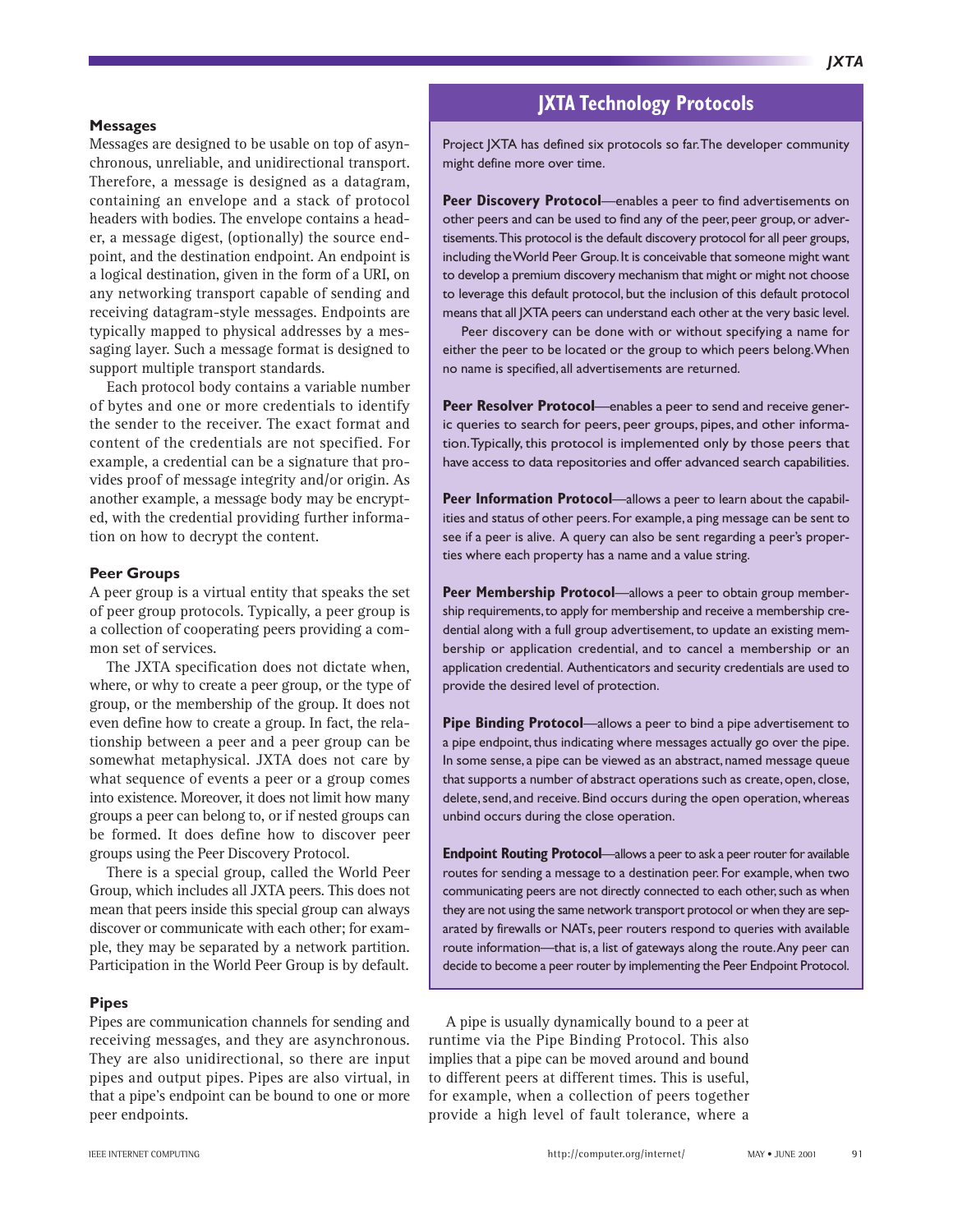crashed peer may be replaced by a new peer at a different location, with the latter taking over the existing pipe to keep the communication going.

A *point-to-point pipe* connects exactly two peer endpoints together. The pipe is an output pipe to the sender and input pipe to the receiver, with traffic going in one direction only—from the sender to the receiver. A *propagate pipe* connects multiple peer endpoints together, from one output pipe to one or more input pipes. Accordingly, any message sent into the output pipe is sent to all input pipes.

JXTA does not define how the internals of a pipe works. Any number of unicast and multicast protocols and algorithms, and their combinations, can be used. In fact, one pipe can be chained together with each section of the chain using an entirely different transport protocol. We designed pipes to be asynchronous, unidirectional, and unreliable, because this is the foundation of all forms of transport and carries with it the lowest overhead.

We expect the developer community to generate enhanced pipes with additional properties such as reliability, security, and quality of service. Of course, when JXTA runs on top of transports that already have such properties, it is not hard for an implementation to optimize and utilize them. For example, when two peers communicate with each other and both have TCP/IP support, then an implementation can easily create bidirectional pipes.

# **Security Considerations**

The security requirements of a P2P system are very similar to those of any other computer system. Requirements for confidentiality, integrity, and availability are dominant. They translate into requirements for specific functionalities that include authentication, access control, audit, encryption, secure communication, and nonrepudiation.

Such requirements are usually satisfied with a suitable security model or architecture, commonly expressed in terms of subjects, objects, and actions that subjects can perform on objects. For example, the Unix operating system has a simple security model: Users are subjects; files are objects; a subject can read, write, or execute an object according to its permission as expressed by the permissions mode specified for the object. At lower levels within the system, however, the security model is expressed with integers, in terms of uid, gid, and the permission mode. The low-level system mechanisms do not (need to) understand the

concept of a user and do not (need to) be involved in how a user is authenticated and what uid and gid they are assigned.

Given that JXTA is defined around the concepts of peers and peer groups, a security architecture could be envisioned in which peer IDs and group IDs are treated as low-level subjects (just like uid and gid), codats (meaning code and data) are treated as objects (just like files), and actions are specified operations on peers, peer groups, and codats. However, the reality is more complicated. For example, given that codats can have arbitrary forms and properties, it is unclear what sets of actions should be defined for them. It is quite likely that codats will carry along with them definitions of how they should be accessed. Such codats are analogous to objects, which define for themselves access methods that others can invoke.

Developing a more concrete and precise security architecture is an ongoing project. As we gain more experience with developing services and applications on top of JXTA, we will understand better what particular architecture is the most suitable.

In considering a security architecture, it is important to note that requirements for JXTA are further affected by some unique characteristics:

- JXTA technology is a platform focused on mechanisms and not policy. For example, UUIDs are used throughout, but by themselves have no external meaning. Without additional naming and binding services, UUIDs are just numbers that do not correspond to anything like a user or a principal. When UUIDs are bound to external names or entities to form security principals, authenticity of the binding can be ensured by placing security attributes in the data field, for example, digital signatures that testify to the trustworthiness of the binding. Once this binding is established, we will be able to authenticate the principal, control access based on the principal as well as the prevailing security policy, and perform other functions such as resource usage accounting.
- JXTA technology is neutral to cryptographic schemes or security algorithms.
- JXTA technology can sometimes satisfy security requirements at different levels of the system. For example, communications security can be provided through VPNs, secured pipes, or secured data over unsecure pipes. To allow maximum flexibility and avoid redundancy, JXTA technology typically does not force a particular imple-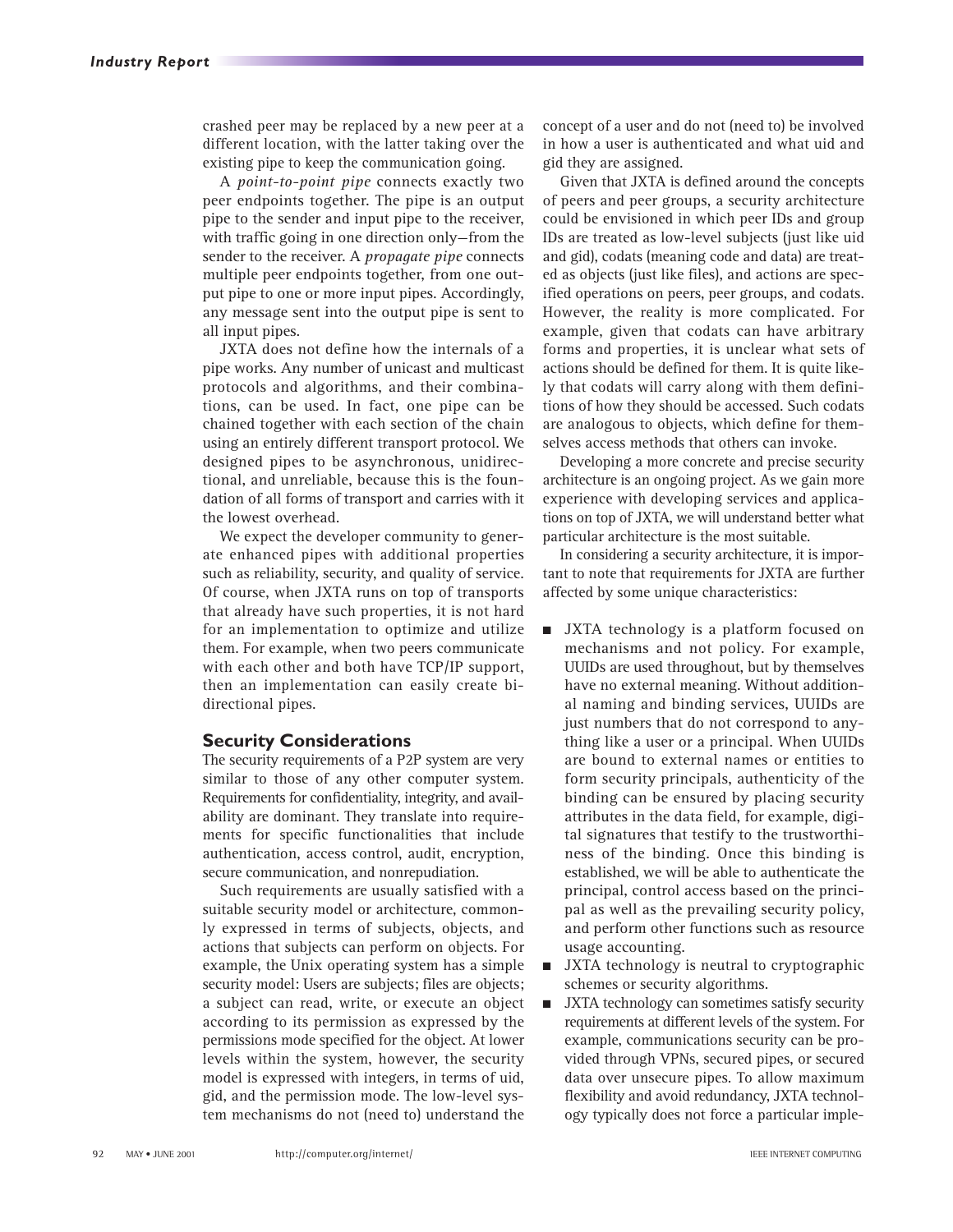mentation on developers. Instead, we envision that a number of enhanced platforms will emerge that provide the appropriate security solutions to their targeted deployment environment.

# **JXTA Technology Version 1.0**

On 25 April 2001, the first prototype implementation was unveiled on http://www.jxta.org. It is implemented on JDK release 1.1.4, which we decided is the most common Java platform available on machines running Microsoft Windows and Unix. The code should run on Windows 95, 98, 2000, ME, and NT out of the box. It also runs on the Solaris Operating Environment and Linux with the appropriate level of Java runtime environment support.

Version 1.0 is more a starting point for the developer community than a finished product. We expect to see lots of tuning in the coming months. Without any effort to optimize the code size, the core classes packed into a jar file of about 250 Kbytes. We expect that much smaller implementations will soon emerge.

This section discusses some of the key issues encountered during this phase of the project.

# **Discovery Mechanisms**

JXTA does not mandate exactly how discovery is done. It can be completely decentralized, completely centralized, or a hybrid of the two. In JXTA version 1.0, we support the following discovery mechanisms:

- *LAN-based discovery*. This is done via a local broadcast over the subset.
- *Discovery through invitation*. If a peer receives an invitation (either in-band or out-of-band), the peer information contained in the invitation can be used to discover a (perhaps remote) peer.
- *Cascaded discovery*. If a peer discovers a second peer, the first peer can, with the second peer's permission, view its horizon, discovering new peers, groups, and services.
- *Discovery via rendezvous points*. A rendezvous point is a special peer that keeps information about the peers it knows about. A peer that can communicate via a rendezvous peer, perhaps via a pipe, can learn of the existence of other peers.

Rendezvous points are especially helpful to an isolated peer by quickly seeding it with lots of information. It is conceivable that some Web sites or their equivalent will be devoted to providing information of well-known rendezvous points.

#### **Propagation Scopes**

JXTA does not mandate how messages are propagated. For example, when a peer sends out a peer discovery message, the Peer Discovery Protocol does not dictate if the message should be confined to the local area network only, or if it must be propagated to every corner of the world.

The current implementation of JXTA uses the concept of a peer group as an implicit scope of all messages originated within the group. In theory, any scope can be realized with the formation of a corresponding peer group. For example, a peer in San Francisco looking to buy a used car is normally not interested in cars available outside the Bay Area. In this case, the peer would like to multicast a message to a subset of the default World Peer Group. A subgroup can be formed especially for this purpose, but it seems more convenient and efficient to perform the multicast without forming a new peer group.

We can envision a number of approaches to solving this problem. For example, all messages can carry a special scope field that indicates the scope for which a message is intended. Any peer receiving this message can propagate it based on the scope indicator. Using this approach, a sending peer should be bootstrapped with some well-defined scopes. Further work is needed in this area.

# **XML**

In theory, JXTA can be independent of any format used to encode advertisement documents and messages. In practice, it uses XML as the encoding format, mainly for its convenience in parsing and for its extensibility.

Three points worth noting about the use of XML:

- If the world decides to abandon XML tomorrow and uses YML instead, JXTA can be simply re-defined and recoded to use the YML format.
- The use of XML does not imply that all peer nodes must be able to parse and create XML documents. For example, a cell phone with limited resources can be programmed to recognize and create certain canned XML messages, and still participate in a network of peers.
- To keep version 1.0 small, we used a lightweight XML parser that supports a subset of XML. We are working toward normalizing this subset according to an existing effort called MicroXML.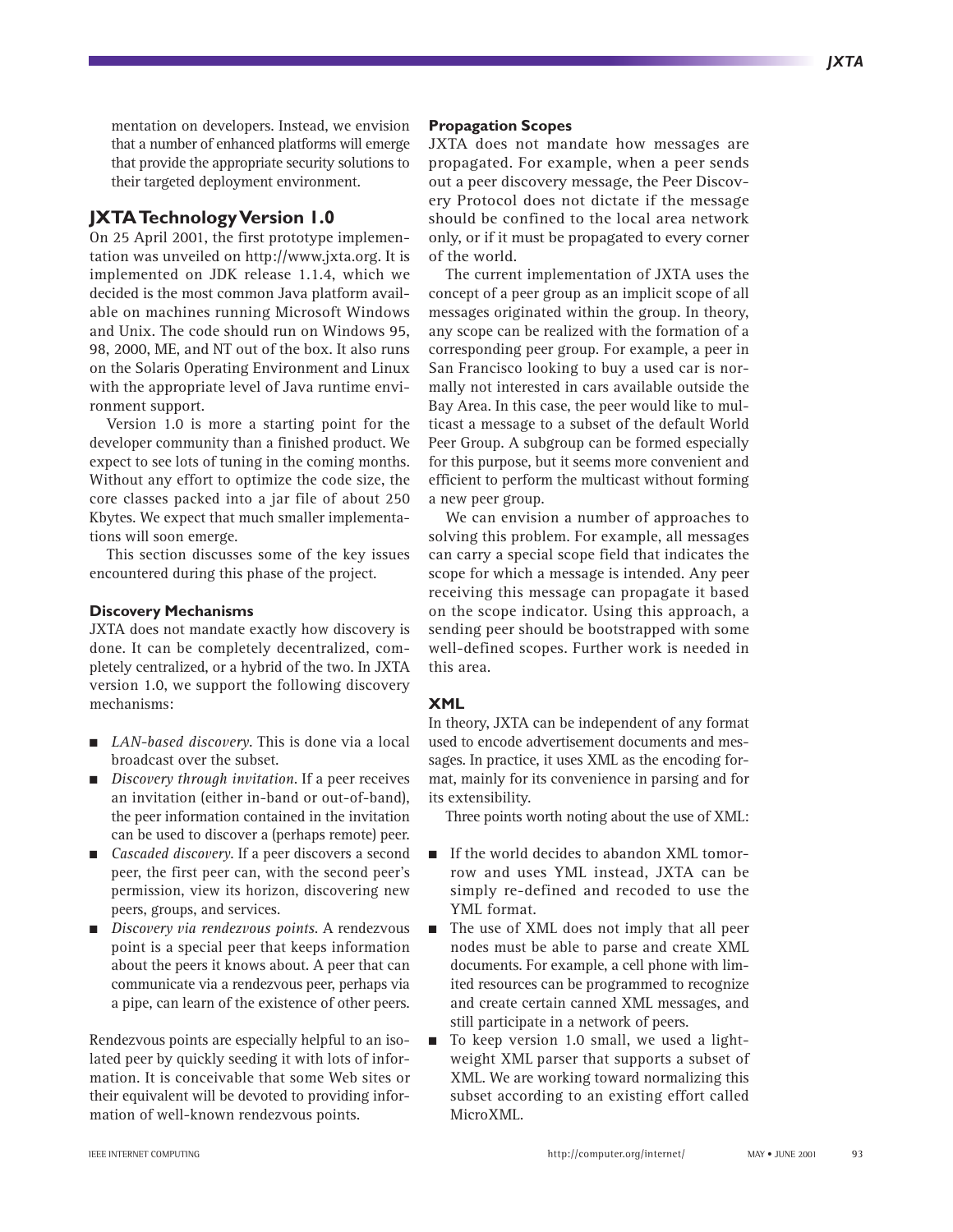# **The JXTA Shell**

The JXTA Shell is an important application built on top of the JXTA platform, both as a powerful demonstration of JXTA and as a useful development environment.

#### **Networked Command-Line Interface**

Like the Unix shell, the JXTA Shell provides interactive access to the JXTA platform via a simple command-line interface. With the Unix shell, users can learn a lot about how Unix works by writing shell scripts.The same is true for the JXTA Shell. However, while most of the Unix shell commands are designed to execute on the local machine, the JXTA Shell is designed to execute in a networked environment.When a user command generates a sequence of message exchanges between a set of peers, some computation might occur on remote peer nodes and the answer is returned to the user.

You can use the JXTA Shell to play with the JXTA platform core building blocks such as peers, peer groups, pipes, and codats (content units that can hold both code and data).You can publish,search,and execute codats, discover peers or peer groups, create pipes to connect two peers, and send and receive messages.

The interpreter in the JXTA Shell operates in a simple loop: It accepts a command, interprets the command, executes the command, and then waits for another command. The shell displays a "JXTA>" prompt, to notify users that it is ready to accept a new command.To the extent that makes sense,we have deliberately chosen to name JXTA Shell commands after the Unix shell commands, such as "ls" and "cat", in the hope that this makes the JXTA Shell more user friendly to Unix shell users.

# **JXTA Shell Commands**

In our Java-based implementation, most shell commands are not built in *per s*e. Rather, they are just Java language programs that are dynamically loaded and started by the shell framework when the corresponding commands are typed in.Therefore, adding a new shell command is as easy as writing a program in the Java programming language.

# **Pipe Operator**

The "pipe" operator ("|") for chaining commands, together with the notion of *stdi*n,*stdou*t, and *stder*r, are fundamental to Unix shell programming.The JXTA Shell provides a similar "pipe" capability to redirect a command output pipe into another command input pipe.The JXTA shell is more powerful in a number of ways. For example, in the Unix operating system, the C Shell command *'cat myfile | grep "jxta"*' has to complete or be killed with a Ctrl-C.The user cannot modify the pipe re-direction when the command is in flight. In the JXTA Shell, because pipes are more permanent than the entirely transient ones in Unix systems, a user can dynamically disconnect and reconnect pipes between commands.

The JXTA Shell also supports piping in both directions, not just one.A special operator "<>" is used for creating crossing pipes between two commands. For example, with the following command "cmd1 <> cmd2", the output pipe of the first command is connected to the standard input pipe of the second command, and at the same time the output pipe of the second command is connected to the standard input pipe of the first command. Of course, this operator has to be used carefully to avoid infinite data loops.

# **Security**

As mentioned earlier, at many places JXTA is independent of specific security approaches. Nonetheless, Version1.0 takes a first step toward providing a comprehensive set of security primitives to support the security solutions used by JXTA services and applications. More specifically, JXTA Version 1.0 attempts to provide the following security primitives:

- A simple crypto library supporting hash functions (such as MD5), symmetric encryption algorithms (such as RC4), and asymmetric crypto algorithms (Diffie-Hellman and RSA).
- An authentication framework that is modeled after PAM (Pluggable Authentication Module, first defined for the Unix platform and later adopted by the Java security architecture).
- A simple password-based login scheme that, like other authentication modules, can be plugged into the PAM framework.
- A simple access-control mechanism based on peer groups, where a member of a group is automatically granted access to all data offered by another member for sharing, whereas nonmembers cannot access such data.
- A transport security mechanism that is modeled after SSL/TLS, with the exception that the unidirectional pipe does not allow it to perform a handshake, a crypto-strength negotiation, or a two-way authentication on a single pipe.
- The demonstration services called InstantP2P and CMS (content management service), which also make use of additional security features provided by the underlying Java platform.

# **NAT and Firewalls**

The widespread use of network address translation (NAT) and firewalls severely affects the smooth operation of many P2P systems. It also affects the usability of JXTA. In particular, a peer outside a firewall or a NAT gateway cannot discover peers inside. In the absence of getting system administrators to let JXTA traffic through (say, by opening a special incoming port at the firewall or gateway), there are two rather obvious ideas to deal with this problem:

- Ask peers inside firewalls to initiate connections to peers outside the firewall.
- Set up peer nodes that operate like mailbox offices where traffic to a peer inside the firewall is queued to be picked up at a designated relay peer outside the firewall. The peer inside the firewall can initially reach outside the fire-